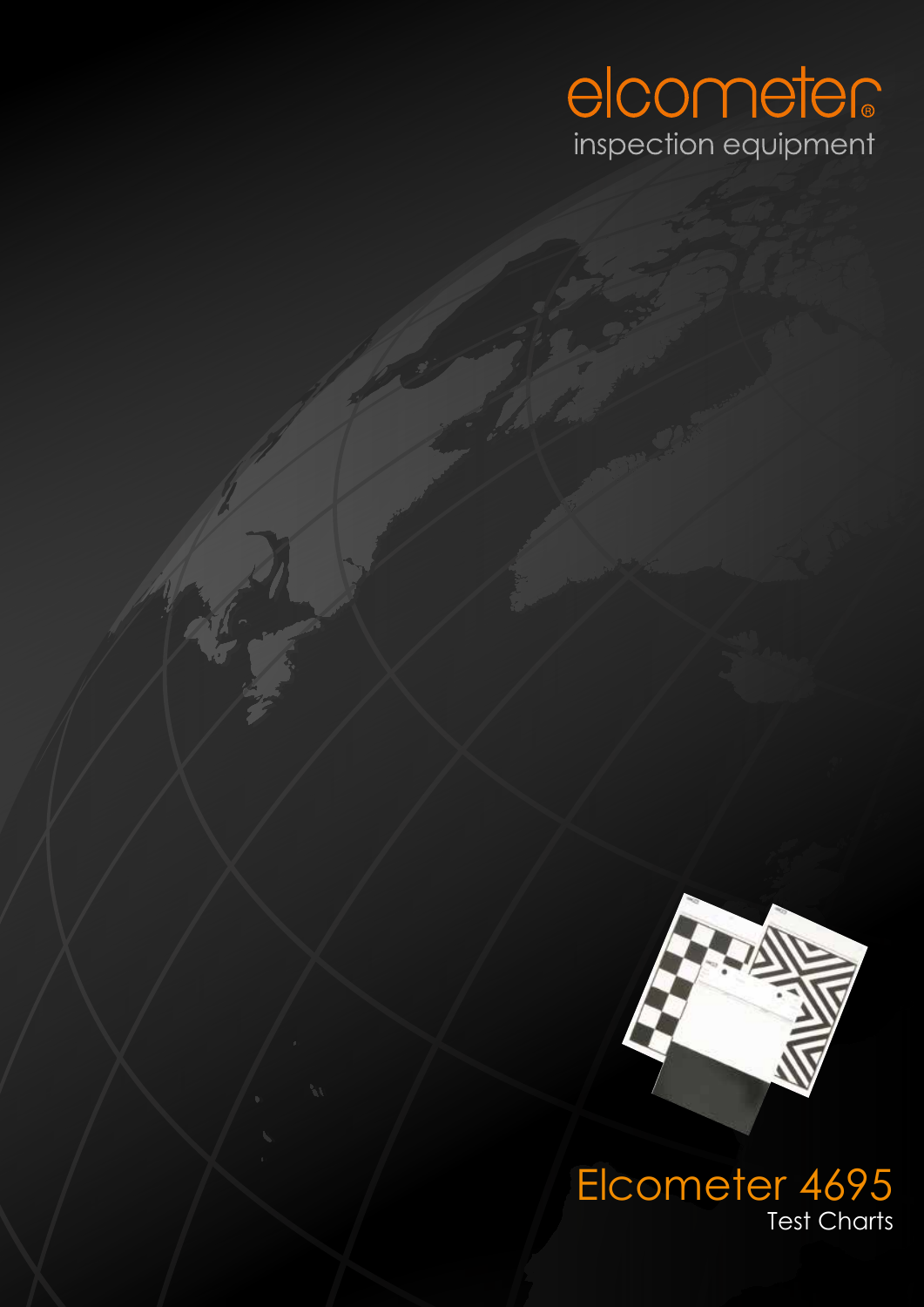### **Elcometer 4695**



**STANDARDS:** AS/NZS 1580.213.1, ASTM D 344, ASTM D 2805, ASTM D 2486, ASTM D 5150, ASTM D 6441, BS 3900-D4, DIN 53162-2, FTMS 141 4121, ISO 2814

### **Elcometer 4695**



Form 2A Form 2C

Used to test the hiding power of the coating, using large black and white areas.

instruments, as well as for visual opacity and colour observations.

The term "Opacity Chart" refers to charts on which the test pattern is a simple combination of black and white areas, large enough for wider aperture reflectance

Elcometer supplies a wide range of Leneta Test Charts, from plain white to those having different patterns of black and white. Made from naturally bright, non-flourescent white paper, these charts contain no optical brighteners that can

Leneta Test Charts are the market standard in today's coatings industry.

Foil Card substrates of steel, aluminium, glass and plastic are also available.



#### Technical Specification Part Number **Description** Description Chart Dimensions Box Weight Quantity per Box Boxes per Case Box Case mm inches K0004695M003 K0004695M203 Leneta Chart 2A 140 x 254 51/2 x 10 2.72kg (6lb) 250 6 K0004695M004 - Leneta Chart 2C 194 x 260 75/8 x 101/4 4.08kg (9lb) 250 4 K0004695M006 K0004695M206 Leneta Chart 3B 194 x 289 75/8 x 113/8 4.08kg (9lb) 250 4 K0004695M015 K0004695M215 Leneta Chart 5C 194 x 260 75/8 x 101/4 4.08kg (9lb) 250 4

**Opacity Charts**

**Leneta Test Charts**

affect instrumental colour measurements.

Leneta Test Charts are available in boxes & cases.



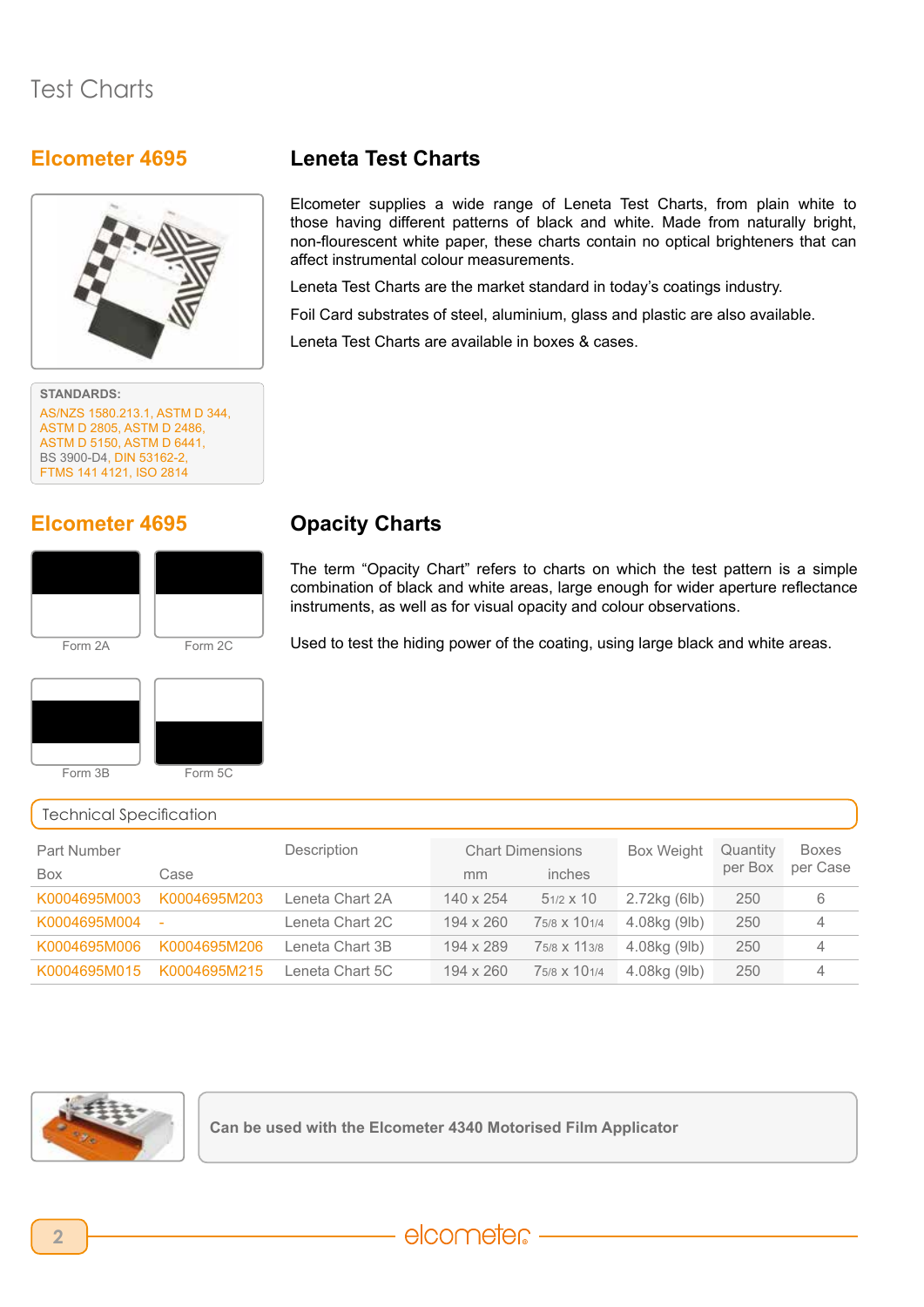**Elcometer 4695**

### **Brushout Cards**

Designed for informal brushout applications, thicker paper is used for the testing of coatings applied with a brush or roller.

The paper stock is almost twice the thickness of regular chart paper to give greater rigidity for more convenient handling - nominal thickness 0.5mm (20 mils).

Brushout Cards are also used widely for drawdowns and colorimetric measurements.



Form WDX

| Technical Specification |              |                  |                         |                 |                   |                     |                          |  |  |
|-------------------------|--------------|------------------|-------------------------|-----------------|-------------------|---------------------|--------------------------|--|--|
| Part Number             | Description  |                  | <b>Chart Dimensions</b> |                 | <b>Box Weight</b> | Quantity<br>per Box | <b>Boxes</b><br>per Case |  |  |
| <b>Box</b>              | Case         |                  | mm                      | inches          |                   |                     |                          |  |  |
| K0004695M005            | K0004695M205 | Leneta Chart 2DX | 98 x 152                | $37/8 \times 6$ | 3.18kg (7lb)      | 500                 | 4                        |  |  |
| K0004695M016            | K0004695M216 | Leneta Chart 5DX | 98 x 152                | $37/8 \times 6$ | 3.18kg (7lb)      | 500                 | $\overline{4}$           |  |  |
| K0004695M102            | K0004695M302 | Leneta Chart WDX | 98 x 152                | $37/8 \times 6$ | 3.18kg (7lb)      | 500                 | 4                        |  |  |

# **Duplex Applicator Charts**

Originally made to be used with the Duplex Film Applicator, an instrument designed for rapid production of side-by-side drawdowns, they now serve mostly as generic paint test charts.

# **Elcometer 4695**



Form WF

| <b>Technical Specification</b> |      |                 |                         |                 |                   |          |              |  |  |
|--------------------------------|------|-----------------|-------------------------|-----------------|-------------------|----------|--------------|--|--|
| Part Number                    |      | Description     | <b>Chart Dimensions</b> |                 | <b>Box Weight</b> | Quantity | <b>Boxes</b> |  |  |
| Box                            | Case |                 | mm                      | inches          |                   | per Box  | per Case     |  |  |
| K0004695M103 -                 |      | Leneta Chart WF | 76 x 184                | $3 \times 71/4$ | 2.27kg (5lb)      | 500      |              |  |  |



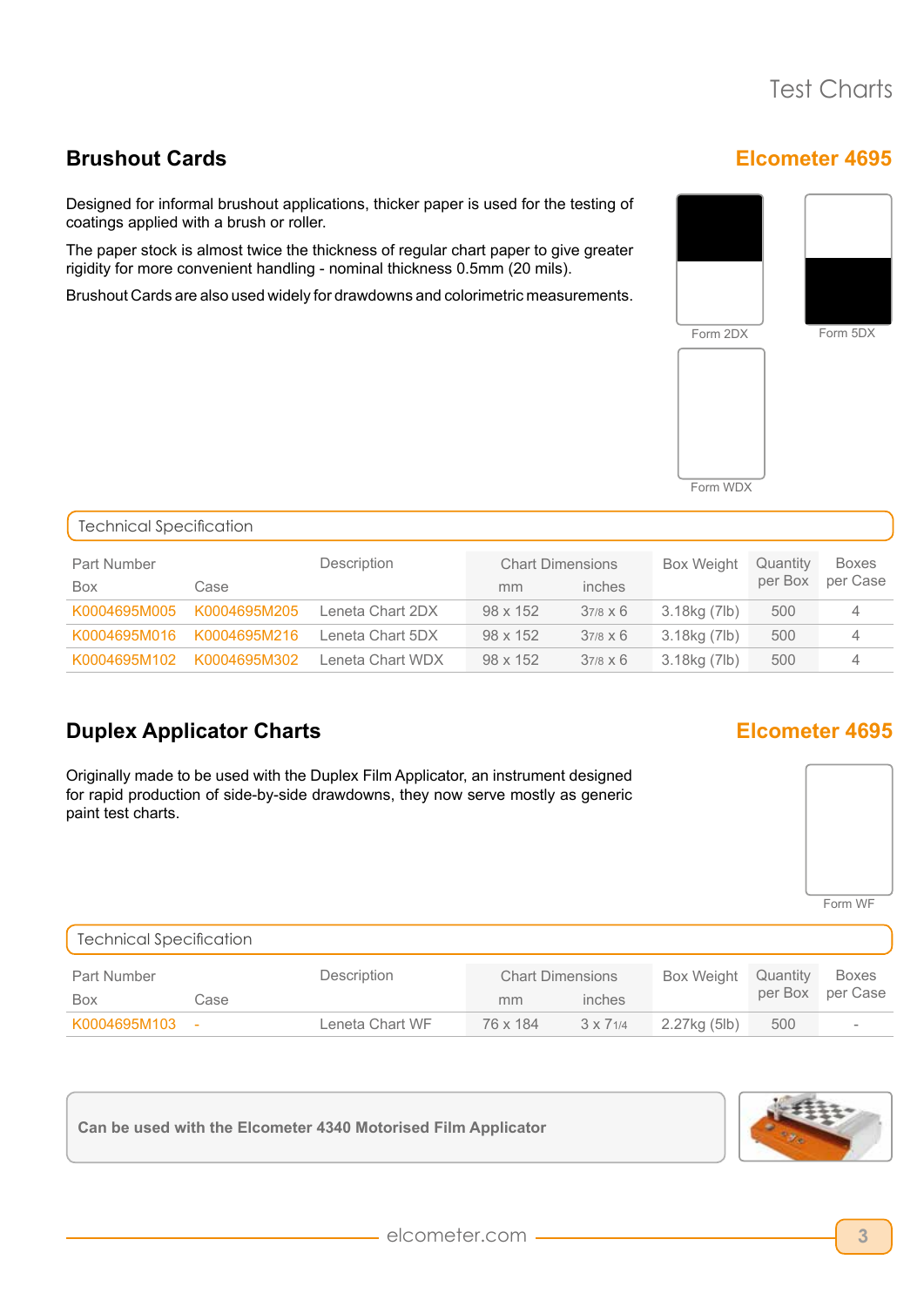#### **Elcometer 4695**



# **Display Charts/Spreading Rate**

These charts employ time-tested, diagonally striped patterns, having a strong visual impact that emphasises variations in film opacity. They are frequently used for hiding power display purposes, by means of drawdowns or brushouts.

Spreading Rate Charts (Form 8H) are accurately 0.1 square metres (approximately one square foot) in area, and are used in brushout hiding tests at specified spreading rates as described in ASTM Method D 344.

| <b>Technical Specification</b> |              |                 |                         |                                      |                   |          |              |  |
|--------------------------------|--------------|-----------------|-------------------------|--------------------------------------|-------------------|----------|--------------|--|
| <b>Part Number</b>             |              | Description     | <b>Chart Dimensions</b> |                                      | <b>Box Weight</b> | Quantity | <b>Boxes</b> |  |
| Box                            | Case         |                 | mm                      | inches                               |                   | per Box  | per Case     |  |
| K0004695M022                   | K0004695M222 | Leneta Chart 8B | 194 x 289               | 75/8 X 113/8                         | 4.08kg (9lb)      | 250      |              |  |
| K0004695M023                   | K0004695M223 | Leneta Chart 8H | 286 x 438               | 11 <sub>1/4</sub> x17 <sub>1/4</sub> | 5kg (11lb)        | 125      |              |  |

### **Elcometer 4695**

Form 10B

Display Chart

### **Checkerboard Charts**

One of the earliest hiding power test surfaces was linoleum with a black and white checkerboard pattern, this was soon replaced by sealed paperboard charts.

Checkerboard Rate Charts are typically used in drawdown hiding tests.

| <b>Technical Specification</b> |      |                  |                                         |  |                                                   |                     |                          |  |
|--------------------------------|------|------------------|-----------------------------------------|--|---------------------------------------------------|---------------------|--------------------------|--|
| <b>Part Number</b><br>Box      | Case | Description      | <b>Chart Dimensions</b><br>inches<br>mm |  | <b>Box Weight</b>                                 | Quantity<br>per Box | <b>Boxes</b><br>per Case |  |
| K0004695M030 -                 |      | Leneta Chart 10B | 194 x 289                               |  | 7 <sub>5/8</sub> x 11 <sub>3/8</sub> 4.08kg (9lb) | 250                 |                          |  |



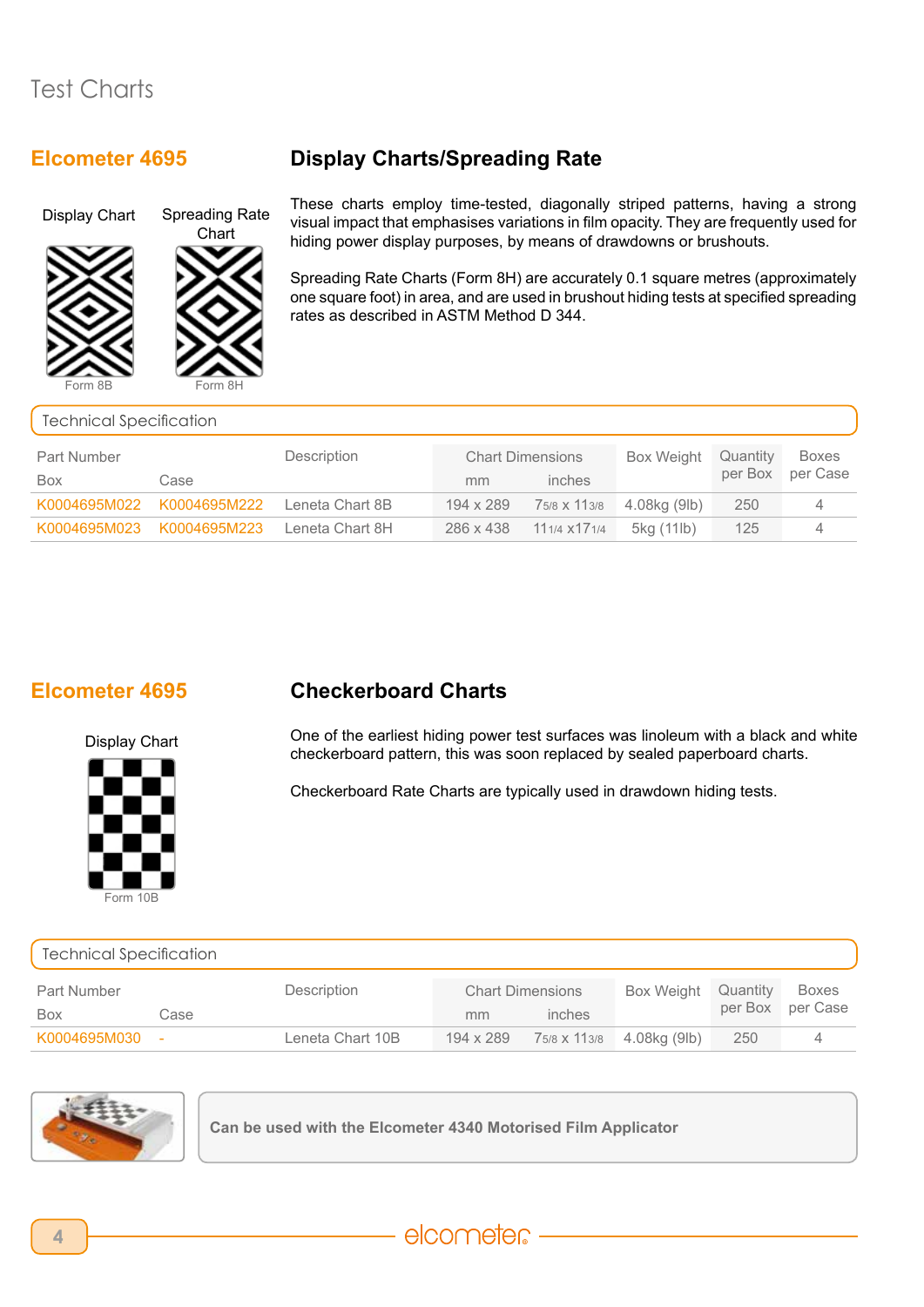### **MetopacTM Metal Test Panels**

Painted steel panels, used for measuring the hiding power of powder coatings and industrial enamels.

Available in half black/half white and all black.

**Black surface:**

Solvent Resistant, Non bleeding, Reflective

• 1% maximum, measured according to ASTM Method E1347 **White surface:**

- Solvent Resistant, Colour Retentive, Reflective, Reflectance
- 80% minimum, measured according to ASTM Method E1347

### **Elcometer 4695**



| <b>Technical Specification</b>    |              |                   |                                         |                   |                       |                     |                          |  |  |
|-----------------------------------|--------------|-------------------|-----------------------------------------|-------------------|-----------------------|---------------------|--------------------------|--|--|
| Part Number<br><b>Box</b><br>Case |              | Description       | <b>Chart Dimensions</b><br>inches<br>mm |                   | <b>Box Weight</b>     | Quantity<br>per Box | <b>Boxes</b><br>per Case |  |  |
| K0004695M094                      | K0004695M294 | Leneta Panel T12G | 76 x 132                                | $3 \times 53/16$  | 3.63kg (8lb)          | 125                 |                          |  |  |
| K0004695M095                      | K0004695M295 | Leneta Panel T12M | 132 x 279                               | $53/16 \times 11$ | $1.81$ kg $(4$ lb $)$ | 50                  |                          |  |  |

# **Plain White Charts**

#### **Elcometer 4695**

Available in varying thicknesses and size. The Leneta WDX card comes with convenience hole at the top.



| <b>Technical Specification</b>             |              |                  |                                         |                 |                   |                     |                          |  |  |
|--------------------------------------------|--------------|------------------|-----------------------------------------|-----------------|-------------------|---------------------|--------------------------|--|--|
| <b>Part Number</b>                         |              | Description      | <b>Chart Dimensions</b><br>inches<br>mm |                 | <b>Box Weight</b> | Quantity<br>per Box | <b>Boxes</b><br>per Case |  |  |
| Case<br><b>Box</b><br>Card thickness 0.5mm |              |                  |                                         |                 |                   |                     |                          |  |  |
| K0004695M102                               | K0004695M302 | Leneta Chart WDX | 98 x 152                                | $37/8 \times 6$ | 3.18kg (7lb)      | 500                 |                          |  |  |
| Card thickness 0.3mm                       |              |                  |                                         |                 |                   |                     |                          |  |  |
| K0004695M103 -                             |              | Leneta Chart WF  | 76 x 184                                | $3 \times 71/4$ | 2.27kg (5lb)      | 500                 | 6                        |  |  |